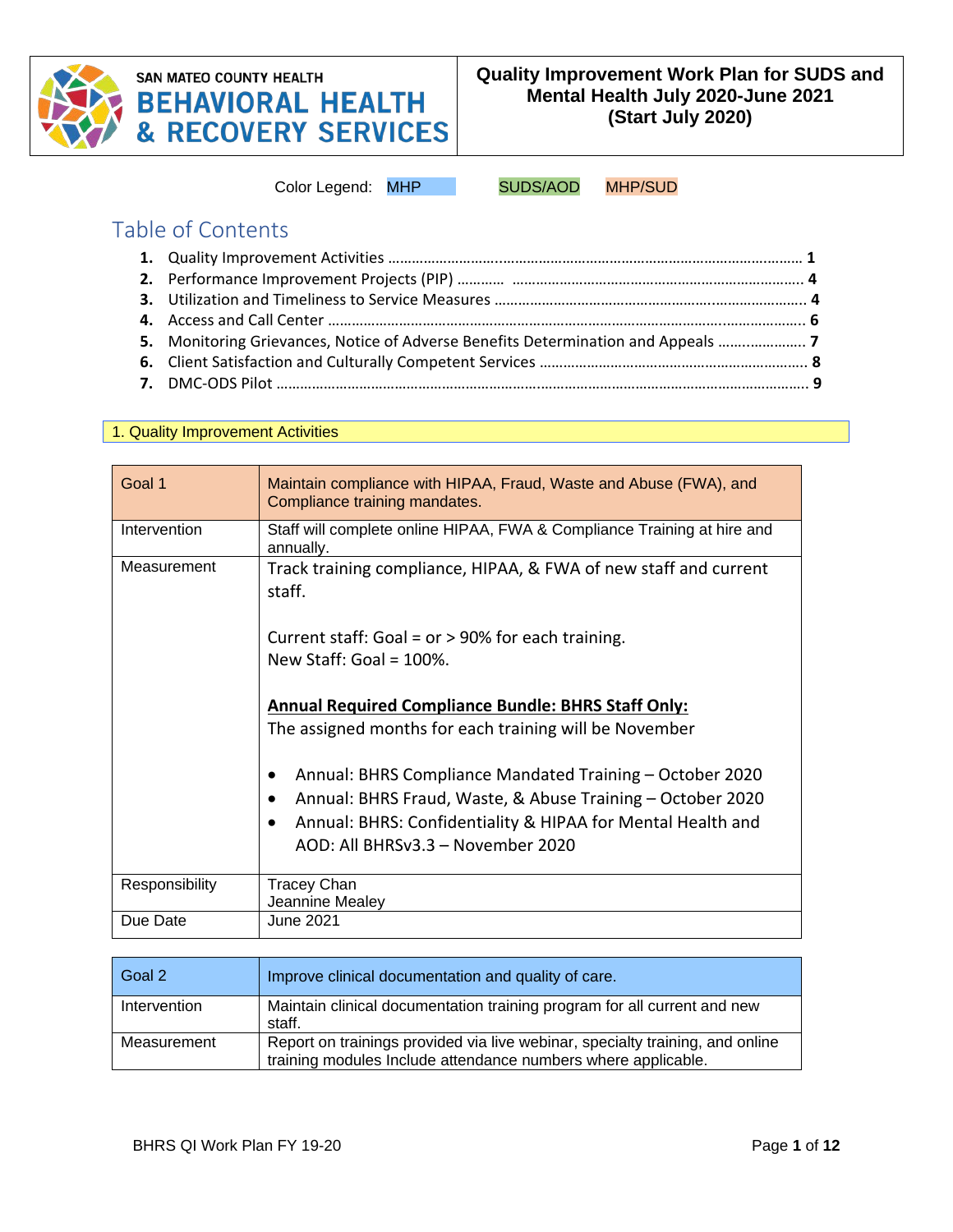| Responsibility | <b>Clinical Documentation Workgroup</b><br><b>Amber Ortiz</b><br>Ingall Bull<br>Claudia Tinoco<br><b>Tracey Chan</b> |
|----------------|----------------------------------------------------------------------------------------------------------------------|
| Due Date       | June 2020                                                                                                            |

| Goal 3         | Program staff to improve overall compliance with timelines and paperwork<br>requirements.                                                                                                                     |
|----------------|---------------------------------------------------------------------------------------------------------------------------------------------------------------------------------------------------------------|
| Intervention   | • Maintain system-wide, yearly-audit program.<br>• Send monthly emails with documentation compliance rates to all county<br>program managers and directors to monitor teams' compliance with<br>requirements. |
| Measurement    | Reports sent to programs Monthly                                                                                                                                                                              |
| Responsibility | Jeannine Mealey<br><b>Tracey Chan</b><br>A.B. Limin                                                                                                                                                           |
| Due Date       | June 2021                                                                                                                                                                                                     |

| l Goal 4       | Maintain disallowances to less than 5% of sample.                                          |
|----------------|--------------------------------------------------------------------------------------------|
| Intervention   | Monitor adherence to documentation standards/completion throughout<br>AVATAR (EMR) System. |
|                | Send progress reports to county programs.                                                  |
| Measurement    | Audit 10% of SDMC System of Care client charts annually                                    |
|                | Decrease disallowances, Target: Medi-Cal Audit: <5%                                        |
| Responsibility | Jeannine Mealey                                                                            |
|                | QM Audit Team                                                                              |
| Due Date       | June 2021                                                                                  |

| Goal 5         | Monitor staff satisfaction with QI activities & services.                                                                                                                                                                                                                                                     |
|----------------|---------------------------------------------------------------------------------------------------------------------------------------------------------------------------------------------------------------------------------------------------------------------------------------------------------------|
| Intervention   | • Perform Annual Staff Satisfaction Survey: All staff will be sent a survey to<br>rate level of satisfaction with Quality Management Department.<br>• Determine Optimal timing for conducting survey                                                                                                          |
| Measurement    | Percentage of staff reporting satisfied/somewhat satisfied with QM support =<br>or $> 90\%$ .<br>Are you satisfied with the help that you received from the Quality<br>Management staff person?<br>• Baseline: Nov 2018-<br>Yes 75.47%, Somewhat 16.98% = 92.45%, No = 3.77% Total<br>$\circ$<br>responses 61 |
| Responsibility | Ingall Bull                                                                                                                                                                                                                                                                                                   |
| Due Date       | June 2021                                                                                                                                                                                                                                                                                                     |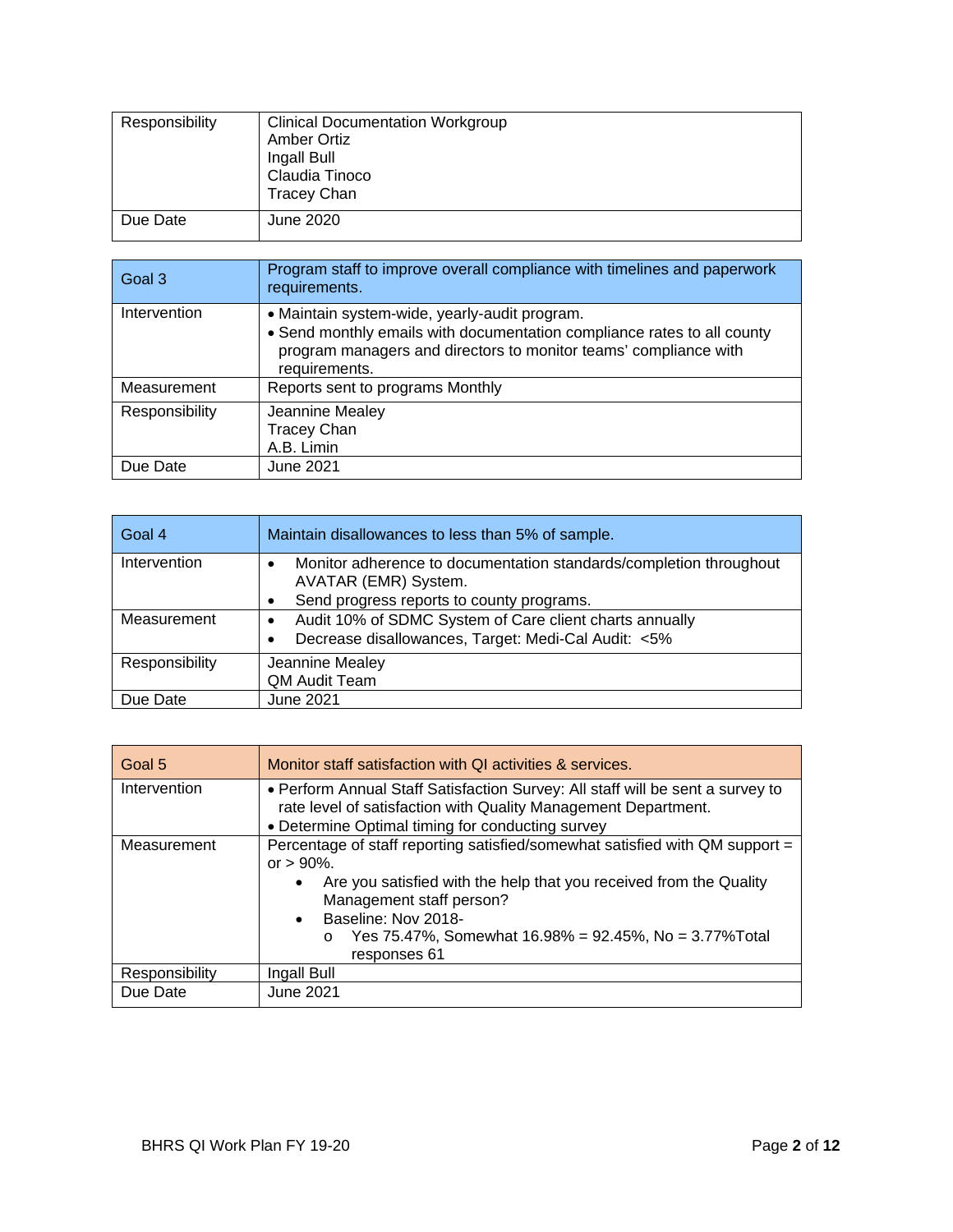| Goal 6         | Create and update policies and procedures in BHRS for Mental Health and<br><b>SUD</b>        |
|----------------|----------------------------------------------------------------------------------------------|
| Intervention   | • Update current policies and procedures for new managed care rules.<br>Update policy Index. |
|                | • Maintain internal policy committee to address needed policies and<br>procedures.           |
|                | · Retire old/obsolete policies.                                                              |
|                | • Create new, amend existing, and retire obsolete policies                                   |
| Measurement    | # of Policies Created                                                                        |
|                | # of Policies Retired                                                                        |
|                | # of Policies Amended                                                                        |
| Responsibility | <b>Policy Committee:</b>                                                                     |
|                | Ingall Bull                                                                                  |
|                | Claudia Tinoco                                                                               |
|                | Jeannine Mealey                                                                              |
|                | <b>Holly Severson</b>                                                                        |
|                | Eri Tsujii                                                                                   |
|                | Annina Altomari                                                                              |
|                | <b>Tracey Chan</b>                                                                           |
|                | Clara Boyden - AOD Deputy Director                                                           |
|                | Diana Hill - AOD Health Services Manager                                                     |
|                | Mary Taylor Fullerton - AOD Clinical Services Manager                                        |
| Due Date       | June 2021                                                                                    |

| Goal 7         | Comply with QIC Policy and maintain voting membership that represents all<br>parts BHRS                                                                                                            |
|----------------|----------------------------------------------------------------------------------------------------------------------------------------------------------------------------------------------------|
| Intervention   | Review/amend QIC Policy as necessary.<br>٠<br>Maintain QIC voting membership that represents BHRS system                                                                                           |
| Measurement    | Ensure compliance with QIC Policy: communicate with QIC members<br>$\bullet$<br>as necessary.<br>Verify and document QIC Voters that represents BHRS system by<br>$\bullet$<br>6/2021 (continuous) |
| Responsibility | Ingall Bull<br>Annina Altomari                                                                                                                                                                     |
| Due Date       | June 2021                                                                                                                                                                                          |

| Goal 9         | <b>Tracking Incident Reports (IR)</b>                  |
|----------------|--------------------------------------------------------|
| Intervention   | • Continue to monitor and track all Incident reports.  |
|                | • Present data to Executive Team                       |
|                | • Report trends and current data to QIC and leadership |
|                | • Enter deaths and major incident in to System to See  |
| Measurement    | Annual Reports to Executive Team and QIC               |
| Responsibility | <b>Tracey Chan</b>                                     |
| Due Date       | <b>June 2021</b>                                       |

#### 2. Performance Improvement Projects (PIP)

| Goal 1 | BHRS will develop two on going Performance Improvement Projects (PIP) |
|--------|-----------------------------------------------------------------------|
|        | for the MHP                                                           |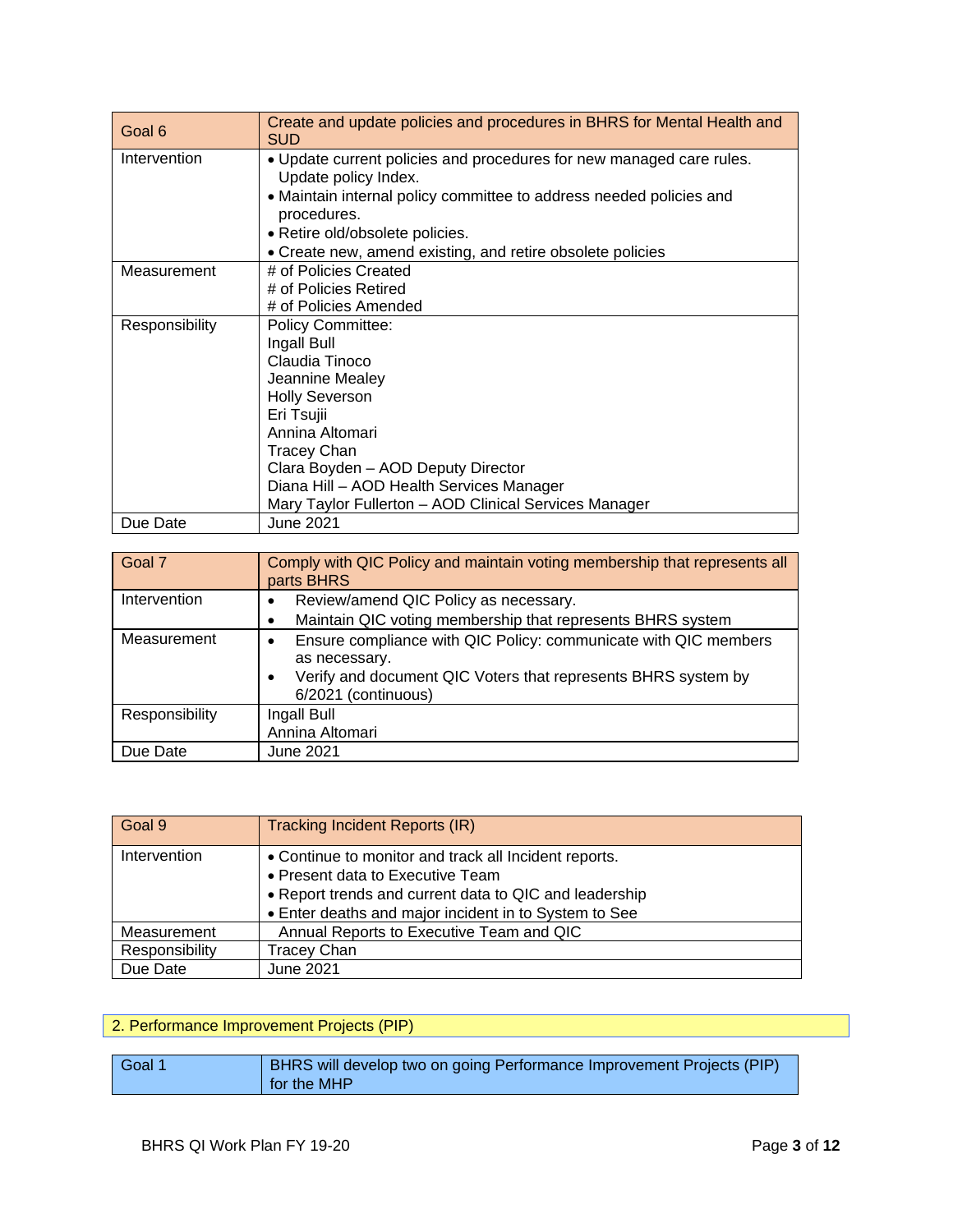| Intervention   | Gather baseline data from BHRS sources to identify improvement<br>$\bullet$<br>areas.                                                          |
|----------------|------------------------------------------------------------------------------------------------------------------------------------------------|
|                | Form a PIP committee to select improvement areas to focus on for a<br>$\bullet$<br>clinical PIP and a non-clinical PIP based on data gathered. |
|                | Identify interventions to address the identified problem(s).<br>$\bullet$                                                                      |
|                | Identify a population (Adult and/or Youth) for the PIP.<br>$\bullet$                                                                           |
| Measurement    | Development of 2 PIP's that are rated as active and meet EQRO<br>$\bullet$<br>standards                                                        |
|                | <b>Committee Minutes</b><br>$\bullet$                                                                                                          |
| Responsibility | Eri Tsujii                                                                                                                                     |
| Due Date       | June 2021                                                                                                                                      |

| Goal 2         | Identify new or revised PIP interventions for the current fiscal year.                                                                                                                                                                                                                                                                                                         |
|----------------|--------------------------------------------------------------------------------------------------------------------------------------------------------------------------------------------------------------------------------------------------------------------------------------------------------------------------------------------------------------------------------|
| Intervention   | Review current PIPs in light of COVID-19 and assess viability for<br>٠<br>continuation.<br>Review recent DMC ODS data, client feedback data, grievances, and<br>other data to identify possible clinical and administrative improvement<br>areas.<br>Work with the DMC ODS QI subcommittee for input into direction and<br>٠<br>selection of clinical and administrative PIPs. |
| Measurement    | <b>Meeting Minutes</b><br>٠<br>Developed PIPs                                                                                                                                                                                                                                                                                                                                  |
| Responsibility | Clara Boyden<br>Diana Hill<br>Mary Fullerton<br>Ingall Bull<br>Eri Tsujii<br>Eliseo Amezcua<br>Desirae Miller                                                                                                                                                                                                                                                                  |
| Due Date       | Target Implementation Date: 6/30/2021                                                                                                                                                                                                                                                                                                                                          |

## 3. Utilization and Timeliness to Service Measures

| Goal 2       | Track time from first request to first assessment and treatment appointment<br>for BHRS and contractor programs for new SDMC Mental Health,<br>Substance Use (SUDS) and Foster Care (FC) clients. (see definition of a<br>new client)                                                                                                                                                                                                                                                                                                                                                                                                                 |
|--------------|-------------------------------------------------------------------------------------------------------------------------------------------------------------------------------------------------------------------------------------------------------------------------------------------------------------------------------------------------------------------------------------------------------------------------------------------------------------------------------------------------------------------------------------------------------------------------------------------------------------------------------------------------------|
| Intervention | *New Client is a beneficiary who has Medi-cal and is not currently open to<br><b>SDMC</b> services<br>• Maintain workgroup focused on determining how to track and<br>implementing timeliness measures<br>• Continue to refine the process for capturing data and tracking timeliness<br>information from initial request to encounter for the following areas:<br>Offered assessment and treatment appointments<br>$\circ$<br>Time to first kept assessment and/or 1 <sup>st</sup> kept treatment appointment.<br>$\circ$<br>Time to first psychiatric service<br>$\circ$<br>Time from request for Urgent appointment to actual encounter<br>$\circ$ |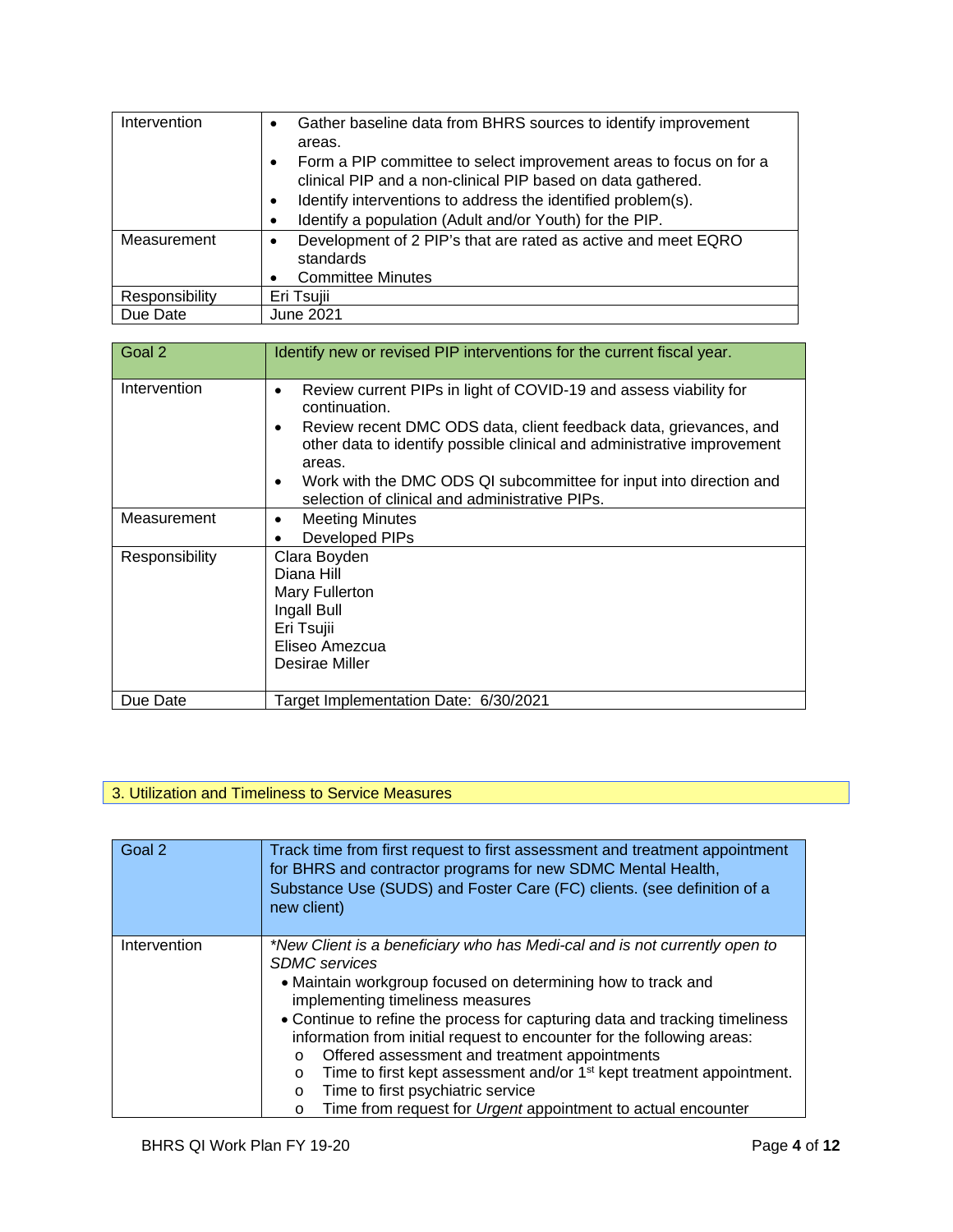|                | Time to appointment for post-psychiatric inpatient discharge<br>$\circ$                                          |
|----------------|------------------------------------------------------------------------------------------------------------------|
|                | Inpatient readmission rates with 30 days of discharge<br>$\circ$                                                 |
|                | Mental Health Service (incl. Targeted Case Management,<br>$\circ$                                                |
|                | Medication Support, and Crisis intervention)                                                                     |
|                | • Develop a plan and push Tracking mechanisms out to the BHRS                                                    |
|                | Programs and Contractors.                                                                                        |
|                | • Include data for BHRS and contract agencies serving SDMC clients.                                              |
|                | • Report to Executive Team and QIC, timeliness data annually.                                                    |
| Measurement    | % of clients receiving a mental health service within 10 days from<br>$\bullet$<br>request to first appointment. |
|                | % of new clients receiving Psychiatry Services within 15 days from<br>$\bullet$<br>request to first service.     |
|                | Average time from first request for service to first assessment<br>$\bullet$<br>appointment.                     |
|                | Average time from assessment to first treatment appointment<br>٠                                                 |
|                | Average time from request for Urgent appointment to actual<br>٠                                                  |
|                | encounter.                                                                                                       |
| Responsibility | Ingall Bull                                                                                                      |
|                | Eri Tsujii                                                                                                       |
| Due Date       | <b>June 2021</b>                                                                                                 |

| Goal 3         | Develop reporting capability for disaggregating data for Youth and Foster<br>Care for tracking medication use. (SB1291)                                                                                                                                                                                                                                                                                                                                                                                                                                                                                            |
|----------------|--------------------------------------------------------------------------------------------------------------------------------------------------------------------------------------------------------------------------------------------------------------------------------------------------------------------------------------------------------------------------------------------------------------------------------------------------------------------------------------------------------------------------------------------------------------------------------------------------------------------|
|                |                                                                                                                                                                                                                                                                                                                                                                                                                                                                                                                                                                                                                    |
| Intervention   | Develop a process for capturing data for the following HEDIS measures<br>Follow-Up Care for Children Prescribed Attention-<br>$\circ$<br>Deficit/Hyperactivity Disorder (ADHD) Medication (ADD-CH)<br>Follow-Up After Hospitalization for Mental Illness: Ages 6-17<br>$\circ$<br>(FUH-CH)<br>Use of First-Line Psychosocial Care for Children and Adolescents<br>$\circ$<br>on Antipsychotics (APP-CH)<br>Use of Multiple Concurrent Antipsychotics in Children and<br>$\circ$<br>Adolescents (APC-CH)<br>Revise JV 220 oversight process to incorporate these measures<br>Identify and update policies as needed |
| Measurement    | Creation of a protocol and process for oversite<br><b>Updated policies</b>                                                                                                                                                                                                                                                                                                                                                                                                                                                                                                                                         |
| Responsibility | QM Workgroup                                                                                                                                                                                                                                                                                                                                                                                                                                                                                                                                                                                                       |
|                | Ingall Bull                                                                                                                                                                                                                                                                                                                                                                                                                                                                                                                                                                                                        |
|                | Eri Tsujii                                                                                                                                                                                                                                                                                                                                                                                                                                                                                                                                                                                                         |
| Due Date       | June 2021                                                                                                                                                                                                                                                                                                                                                                                                                                                                                                                                                                                                          |

## 4. Access and Call Center

| Goal 1       | Improve customer service and satisfaction for San Mateo County<br><b>Access Call Center</b>                                                          |
|--------------|------------------------------------------------------------------------------------------------------------------------------------------------------|
| Intervention | • Review and Revise, as needed, standards for answering calls<br>• Provide training for Optum call center staff on standards for<br>answering calls. |
| Measurement  | Test calls and call logs 90% test call rated as positive                                                                                             |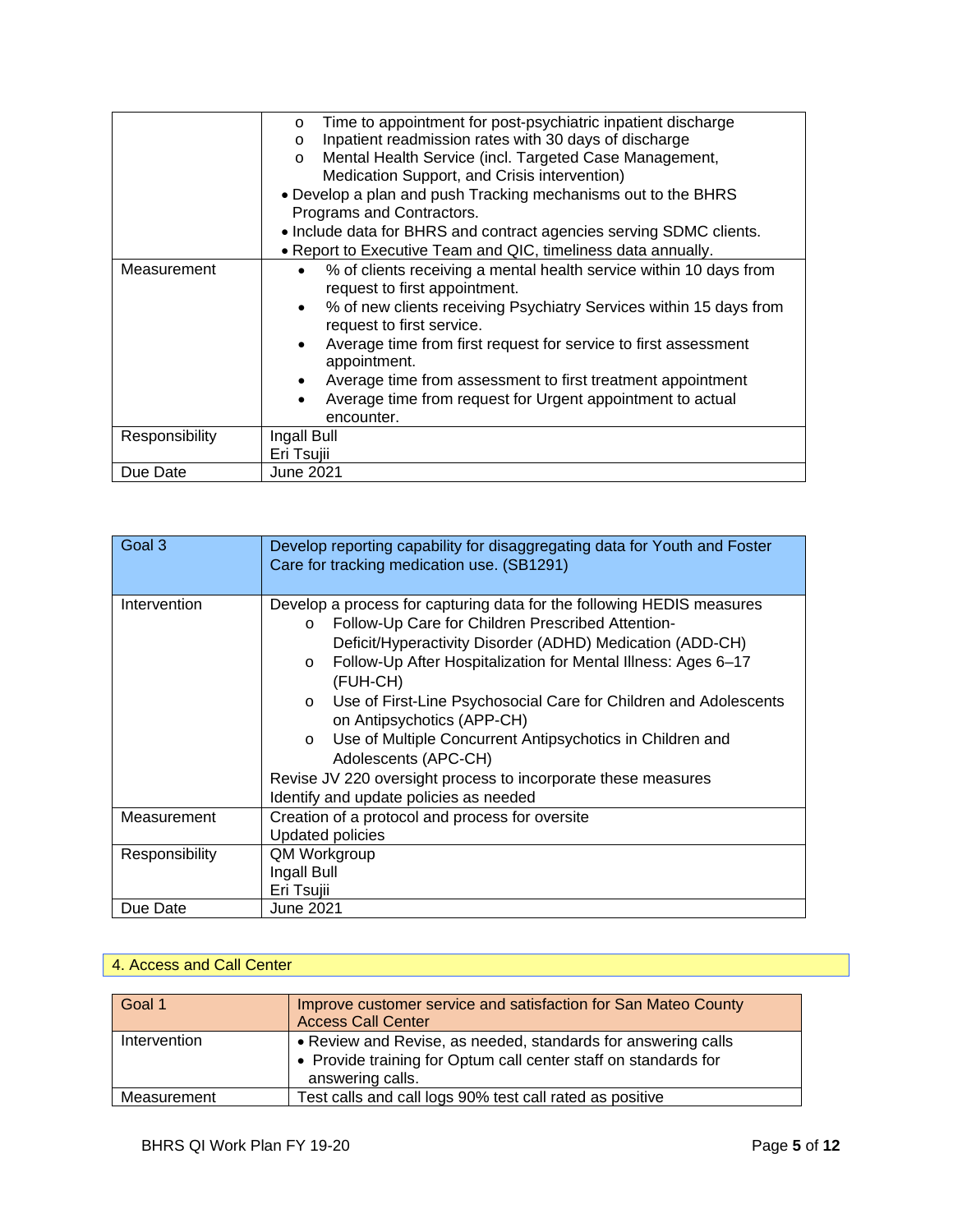| Responsibility | Selma Mangrum<br>Tracey Chan<br>Ingall Bull<br>Claudia Tinoco |
|----------------|---------------------------------------------------------------|
| Due Date       | June 2021                                                     |

| Goal 2         | Monitor 24/7 access to care through Call Center and Optum. 100% of<br>calls will be answered. 100% of test callers will be provided information<br>on how/where to obtain services if needed.                                      |
|----------------|------------------------------------------------------------------------------------------------------------------------------------------------------------------------------------------------------------------------------------|
| Intervention   | Make 4 test calls quarterly to 24/7 toll-free number for AOD and<br>Mental Health services.<br>Make 1 test call in another language and 1 for AOD services<br>$\bullet$<br>QM will report to call center the outcome of test calls |
| Measurement    | 95 % or more calls answered<br>95 % or more test calls logged.<br>100% of requested interpreters provided<br>75% of call will be rated satisfactory (Caller indicated they were helped)                                            |
| Responsibility | <b>Tracey Chan</b>                                                                                                                                                                                                                 |
| Due Date       | June 2021                                                                                                                                                                                                                          |

#### 5. Monitoring Grievances, Notice of Adverse Benefits Determination and Appeals

| Goal 1 (required) | Grievances will be resolved within 90 days of receipt of grievance and<br>appeals within 30-day timeframe, expedited appeals will be resolved<br>within 72 hours after receipt of expedited appeal in 100% of cases filed.                                                        |
|-------------------|-----------------------------------------------------------------------------------------------------------------------------------------------------------------------------------------------------------------------------------------------------------------------------------|
| Intervention      | Grievance and appeals regularly addressed in Grievance and Appeal<br>Team (GAT) Meeting.                                                                                                                                                                                          |
| Measurement       | Annual reports on grievances, appeals, and State Fair Hearings to<br>QIC.<br>Annual report with % of issues resolved to client/family member fully<br>$\bullet$<br>favorable or favorable.<br>Annual report with % grievances/appeals resolved within 90/30<br>$\bullet$<br>days. |
| Responsibility    | <b>GAT Team</b>                                                                                                                                                                                                                                                                   |
| Due Date          | <b>June 2021</b>                                                                                                                                                                                                                                                                  |

| Goal 2         | Ensure that providers are informed of the resolution of all grievances<br>and given a copy of the letter within 90 days of the grievance file date.<br>This will have documented in the GAT file 100% of the time. |
|----------------|--------------------------------------------------------------------------------------------------------------------------------------------------------------------------------------------------------------------|
| Intervention   | Audit the grievance resolution folders quarterly to ensure that there is<br>evidence that providers have been informed of the resolution.                                                                          |
| Measurement    | 80% of providers will receive the grievance resolution at the time the<br>client is informed. This will be documented in the GAT file.<br>(baseline 50%)                                                           |
| Responsibility | <b>GAT Team</b><br>Annina Altomari                                                                                                                                                                                 |
| Due Date       | <b>June 2021</b>                                                                                                                                                                                                   |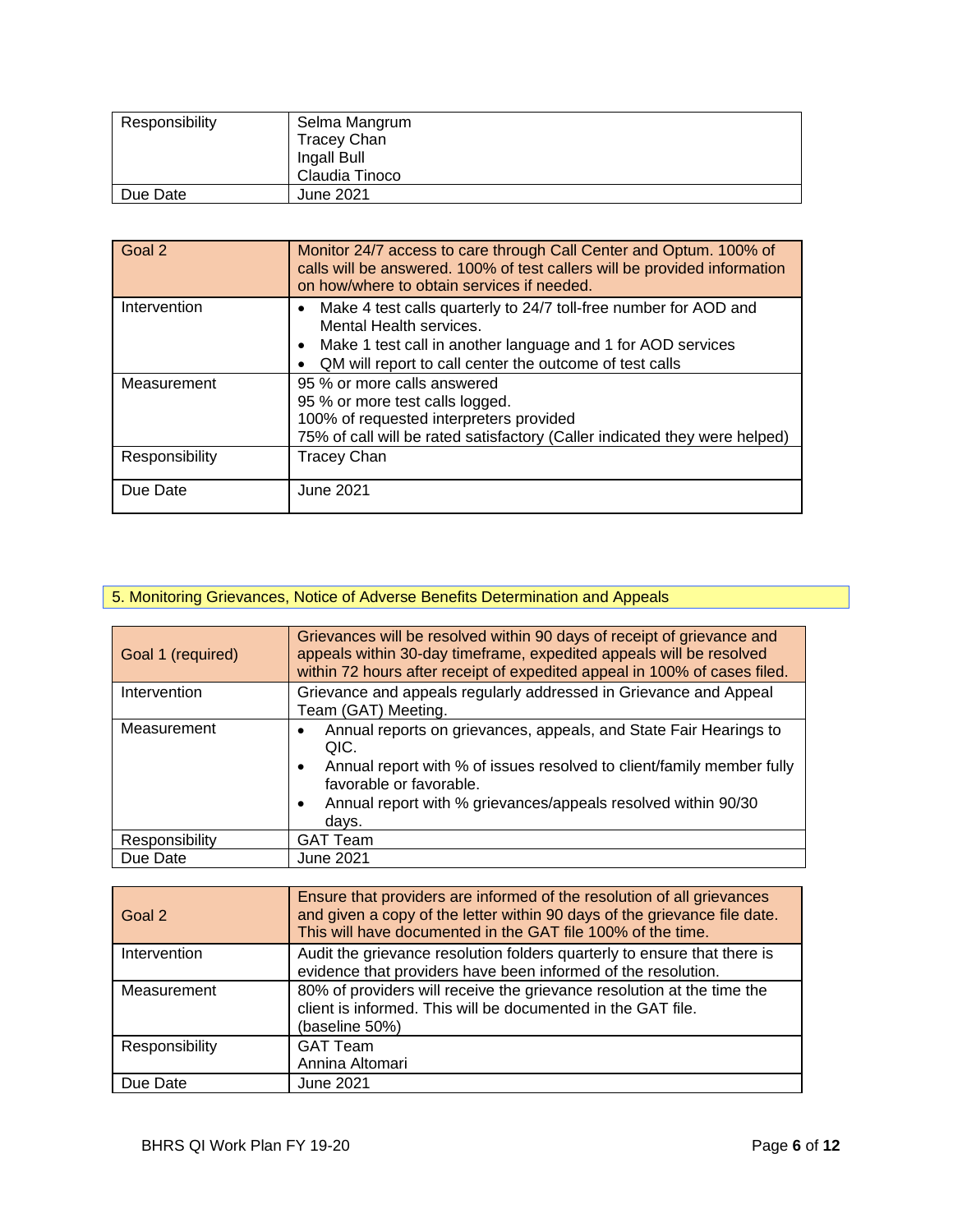| Goal 3         | Ensure that Grievance and NOABD process follow Policies and<br>procedures for handling grievances.                                                                                                                                                   |
|----------------|------------------------------------------------------------------------------------------------------------------------------------------------------------------------------------------------------------------------------------------------------|
| Intervention   | • GAT will review all relevant revisions to the 2019 (Policy 19-01)<br>Grievance Protocol and make any changes required.<br>• Train BHRS staff and contractors on new grievance procedures<br>• Track compliance with new Grievance and NOABD policy |
| Measurement    | • # of successfully issued NOABDs<br>• # of Appeals completed with outcome % for favorable outcomes for<br>client<br>• # of successfully completed Grievances                                                                                        |
| Responsibility | Ingall Bull<br><b>GAT Team</b>                                                                                                                                                                                                                       |
| Due Date       | <b>June 2021</b>                                                                                                                                                                                                                                     |

| Goal 4         | Decision for client's requested Change of Provider within 2 weeks                                                         |
|----------------|---------------------------------------------------------------------------------------------------------------------------|
| Intervention   | • Change of Provider Request forms will be sent to Quality<br>Management for tracking.<br>· Obtain baseline/develop goal. |
| Measurement    | Annual review of requests for change of provider.                                                                         |
| Responsibility | <b>Tracey Chan</b>                                                                                                        |
| Due Date       | June 2021                                                                                                                 |

#### 6. Client Satisfaction and Culturally Competent Services

| Goal 1         | Providers will be informed of results of the beneficiary/family satisfaction<br>surveys semi-annually.                                              |
|----------------|-----------------------------------------------------------------------------------------------------------------------------------------------------|
| Intervention   | Inform providers/staff of the results of each survey within a specified<br>timeline. (MHP = $2x$ per year, ODS = $1x$ per year)                     |
| Measurement    | Notify programs, according to MHP/ODS requirements, consumer<br>survey results<br>Presentation and notification of the results yearly.<br>$\bullet$ |
| Responsibility | Ingall Bull<br>Scott Gruendl<br>David Williams<br>Diana Hill                                                                                        |
| Due Date       | <b>June 2021</b>                                                                                                                                    |

| Goal 2         | Improve cultural and linguistic competence                                                                                                                                               |
|----------------|------------------------------------------------------------------------------------------------------------------------------------------------------------------------------------------|
| Intervention   | "Working Effectively with Interpreters in Behavioral Health" refresher<br>course training will be required for all direct service staff every 3 years.                                   |
| Measurement    | • 100% of New staff will complete in-person "Working Effectively with<br>Interpreters in Behavioral Health"<br>• 75% of Existing staff who have taken the initial training will take the |
|                | refresher training at lease every three years.                                                                                                                                           |
| Responsibility | Claudia Tinoco                                                                                                                                                                           |
|                | Maria Lorente-Foresti                                                                                                                                                                    |
|                | Doris Estremera                                                                                                                                                                          |
| Due Date       | <b>June 2021</b>                                                                                                                                                                         |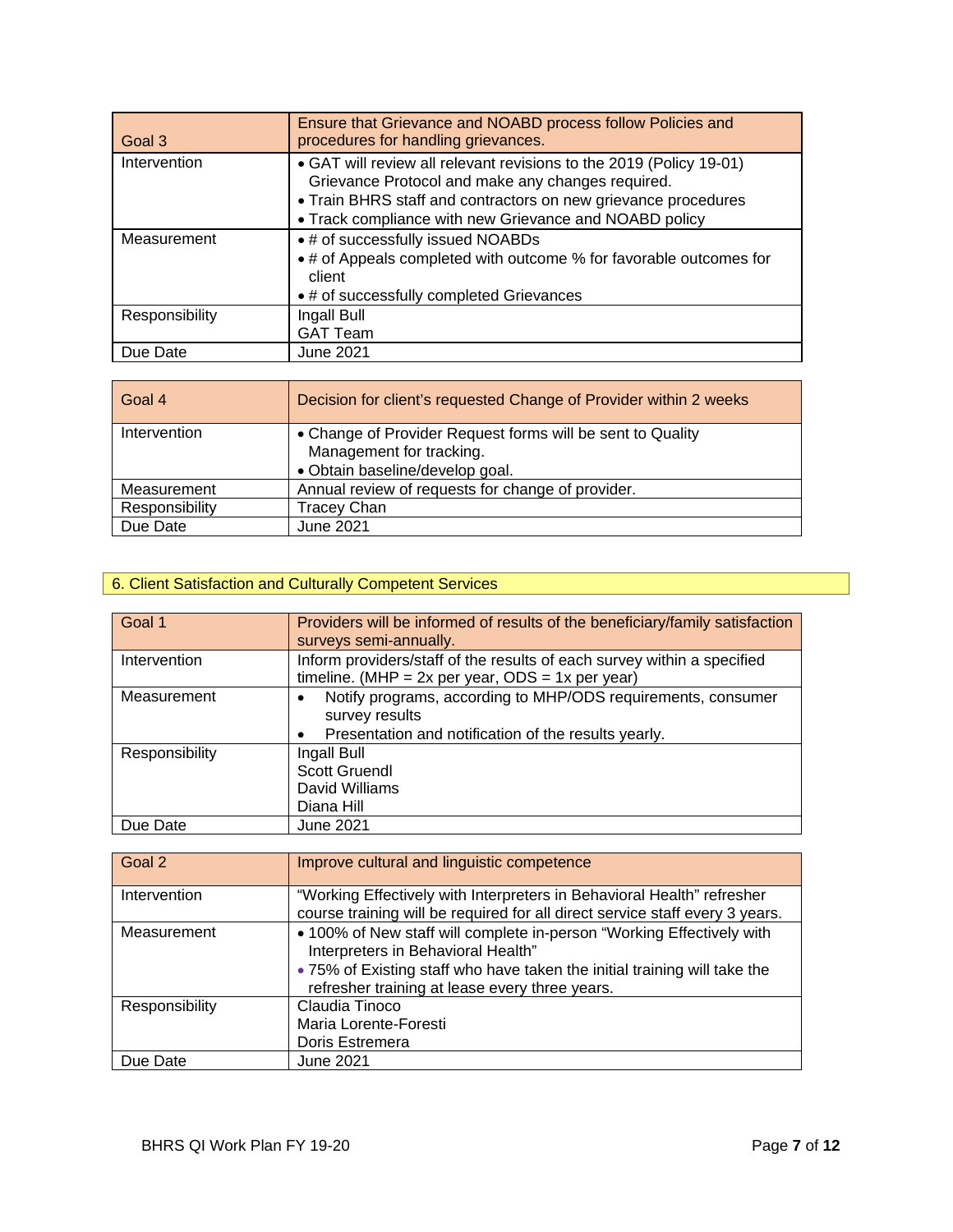| Goal 4         | Improve Linguistic Access for clients whose preferred language is other<br>than English                      |
|----------------|--------------------------------------------------------------------------------------------------------------|
| Intervention   | Services will be provided in the clients preferred language                                                  |
| Measurement    | % of clients with a preferred language other than English receiving a<br>service in their preferred language |
| Responsibility | Claudia Tinoco<br>Doris Estremera<br>Maria Lorente-Foresti<br>Chad Kempel                                    |
| Due Date       | June 2021                                                                                                    |

| Goal 5         | Enhance Understanding and Use of Cultural Humility as an effective<br>practice when working with diverse populations. |
|----------------|-----------------------------------------------------------------------------------------------------------------------|
| Intervention   | All staff will complete mandatory training on cultural humility                                                       |
| Measurement    | 65% of staff will complete the Cultural Humility training.                                                            |
| Responsibility | Claudia Tinoco<br>Doris Estremera<br>Erica Britton<br>Desirae Miller                                                  |
| Due Date       | June 2021                                                                                                             |

#### 7. DMC-ODS Pilot

| Goal 1         | Enhance the EMR system (Avatar) to include expanded SUD client health<br>information                                                                                                                                                                                                                                                                                                                                                                                   |
|----------------|------------------------------------------------------------------------------------------------------------------------------------------------------------------------------------------------------------------------------------------------------------------------------------------------------------------------------------------------------------------------------------------------------------------------------------------------------------------------|
| Intervention   | Enhance Avatar for SUD to include required DMC ODS data collection<br>٠<br>and reporting components and clinical components.<br>Train county and provider SUD staff on how to use the new system.<br>٠<br>Implement SUDS EMR with identified programs.<br>$\bullet$<br>Develop a post implementation survey for collecting user feedback.<br>$\bullet$<br>Implement improvements to fix system bugs and improve user<br>$\bullet$<br>experience based on user feedback |
| Measurement    | • Go live date<br>• Post implementation survey results for user acceptance and feedback                                                                                                                                                                                                                                                                                                                                                                                |
| Responsibility | Kim Pijma<br><b>QM Team</b><br>Diana Hill                                                                                                                                                                                                                                                                                                                                                                                                                              |
| Due Date       | June 2021                                                                                                                                                                                                                                                                                                                                                                                                                                                              |

| <b>Care Coordination:</b><br>Strategies to avoid hospitalizations and improve follow-up appointments.<br>Clients discharged from residential detox services are referred and<br>admitted follow-up care. |
|----------------------------------------------------------------------------------------------------------------------------------------------------------------------------------------------------------|
| • ASAM evaluation and treatment referral completed prior to residential<br>detox discharge.<br>• Coordinate the detox discharge and subsequent admission/appointment<br>to appropriate follow-up care.   |
| • # of Res Detox discharges                                                                                                                                                                              |
|                                                                                                                                                                                                          |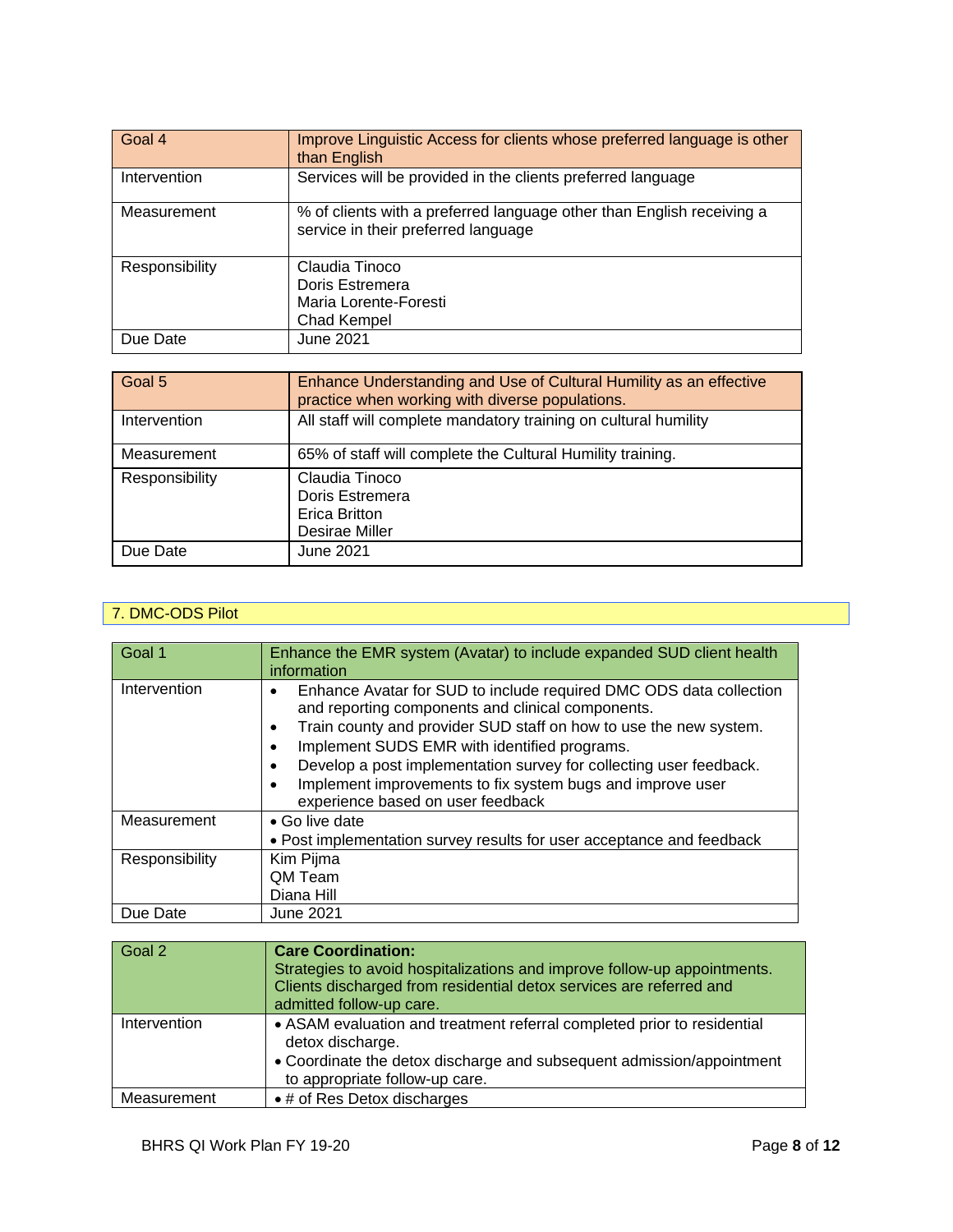|                | • % of clients admitted to a subsequent follow up appointment/treatment<br>with 7 days of residential detox discharge<br>• % of clients re-admitted to detox within 30 days |
|----------------|-----------------------------------------------------------------------------------------------------------------------------------------------------------------------------|
| Responsibility | Eliseo Amezcua                                                                                                                                                              |
|                | Giovanna Bonds                                                                                                                                                              |
|                | <b>Melina Cortez</b>                                                                                                                                                        |
|                | <b>Mary Taylor Fullerton</b>                                                                                                                                                |
| Due Date       | June 2021                                                                                                                                                                   |

| Goal 3         | <b>Monitor Service Delivery System:</b><br>Increase treatment provider compliance with DMC-ODS documentation<br>regulations.                                                                                                                                                                                                                                                 |
|----------------|------------------------------------------------------------------------------------------------------------------------------------------------------------------------------------------------------------------------------------------------------------------------------------------------------------------------------------------------------------------------------|
| Intervention   | • Design and implement a plan for County review of SUD treatment<br>provider Medi-Cal beneficiary charts to allow remote monitoring for<br>COVID-19 safety practices.<br>• Develop an audit tool and protocols in for remote chart audits in<br>conjunction with QM; may include auditing in Avatar and scanning charts.<br>. Pilot Audit with each of the DMC-ODS providers |
| Measurement    | # of charts reviewed for each DMC-ODS providers                                                                                                                                                                                                                                                                                                                              |
| Responsibility | Diana Hill<br>Desirae Miller<br>Christine O'Kelly                                                                                                                                                                                                                                                                                                                            |
| Due Date       | <b>June 2021</b>                                                                                                                                                                                                                                                                                                                                                             |

| Goal 4         | Develop and Implement a Training Plan for provider direct service staff that<br>complies with DMC-ODS STC requirements around Evidenced-Based<br>Practices (EBPs.)                                                                         |
|----------------|--------------------------------------------------------------------------------------------------------------------------------------------------------------------------------------------------------------------------------------------|
| Intervention   | • Review BHRS Standards of Care (SOC,) DMC-ODS Special Terms and<br>Conditions (STC,) the Intergovernmental Agreement<br>• Develop of an annual Training Plan that incorporates Evidenced-Based<br>Practices.<br>• Implement training plan |
| Measurement    | • Copy of training plan protocol<br>• # of trainings offered                                                                                                                                                                               |
| Responsibility | Diana Hill<br>Mary Fullerton<br>Christine O'Kelly                                                                                                                                                                                          |
| Due Date       | <b>June 2021</b>                                                                                                                                                                                                                           |

| Goal 5 | 80% of all provider direct service staff will be trained in at least 2 |
|--------|------------------------------------------------------------------------|
|        | Evidenced-Based Practices as identified in the DMC-ODS STCs.           |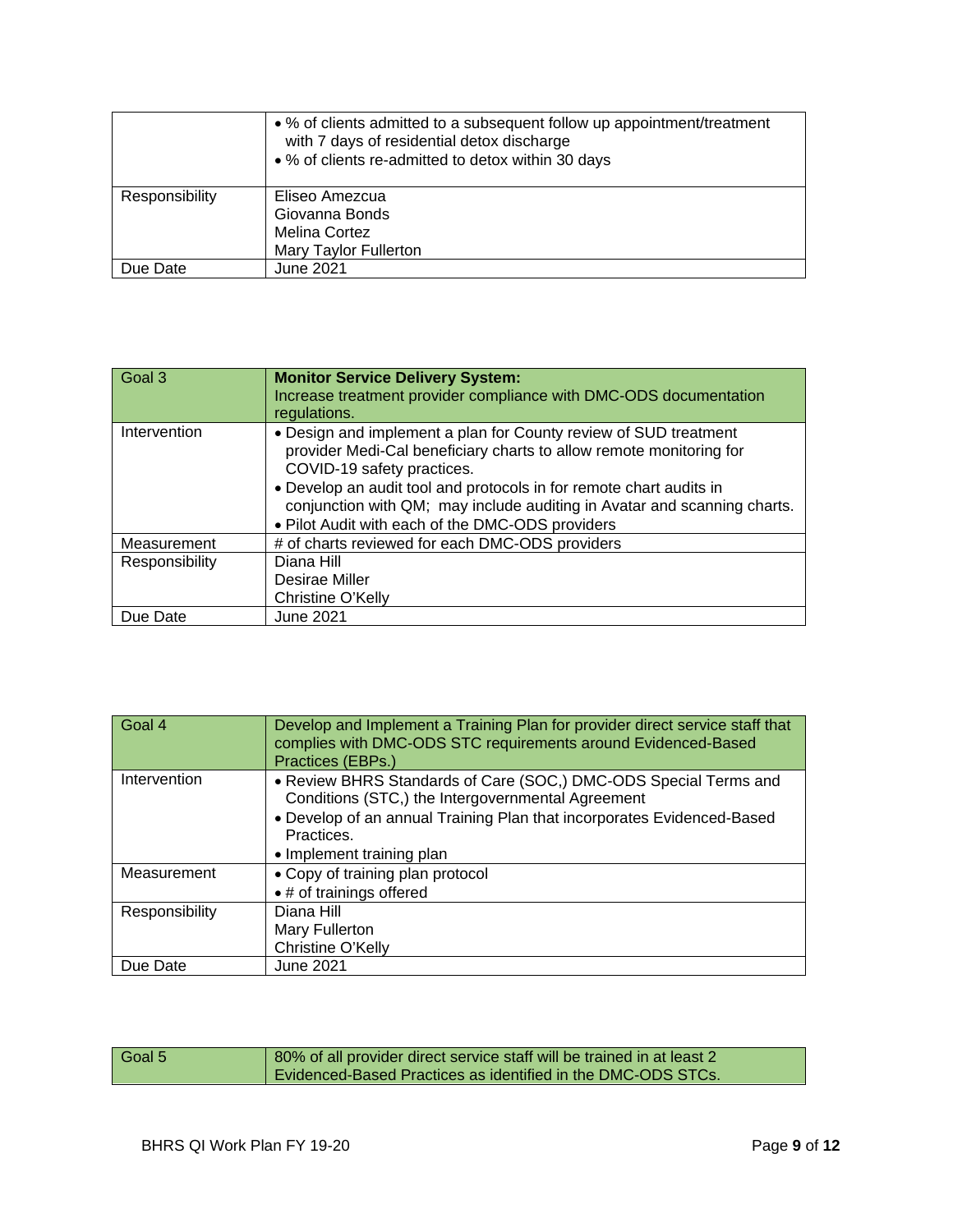| Intervention   | • Implement Training Plan for provider clinicians, counseling and<br>supervisory staff.<br>• Conduct personnel file reviews to confirm evidence of training on at least<br>2 EBPs.<br>• Explore with BHRS Workforce Education and Training Coordinator and<br>with Providers possible methods to improve access and compliance with |
|----------------|-------------------------------------------------------------------------------------------------------------------------------------------------------------------------------------------------------------------------------------------------------------------------------------------------------------------------------------|
|                | EBP training requirements.                                                                                                                                                                                                                                                                                                          |
| Measurement    | • % of all provider clinicians, counseling staff, and supervisors will be<br>trained in at least 2 EBPs.<br>• FY 18-19 performance is 28%                                                                                                                                                                                           |
| Responsibility | Diana Hill                                                                                                                                                                                                                                                                                                                          |
|                | Christine O'Kelly                                                                                                                                                                                                                                                                                                                   |
|                | Kathy Reyes                                                                                                                                                                                                                                                                                                                         |
|                | <b>Erica Britton</b>                                                                                                                                                                                                                                                                                                                |
| Due Date       | June 2021                                                                                                                                                                                                                                                                                                                           |

| Goal 6         | All providers who are Licensed Practitioners of the Healing Arts (LPHA)<br>clinicians will receive at least 5 hours of Addiction Medicine Training<br>annually.       |
|----------------|-----------------------------------------------------------------------------------------------------------------------------------------------------------------------|
| Intervention   | Implement a Training Plan for provider clinicians.                                                                                                                    |
| Measurement    | • % of all provider LPHA clinicians will receive at least 5 hours of addiction<br>medicine training annually.<br>• FY 17/18 baseline is 35%.<br>• FY $18/19 = 55\%$ . |
| Responsibility | Diana Hill<br>Christine O'Kelly<br>Mary Taylor Fullerton                                                                                                              |
| Due Date       | June 2021                                                                                                                                                             |

| Goal 7         | <b>Monitor Service Delivery System:</b><br>Create AVATAR reports needed to monitor and evaluate DMC-ODS in<br>relation to established performance measures and standards                                                                                |
|----------------|---------------------------------------------------------------------------------------------------------------------------------------------------------------------------------------------------------------------------------------------------------|
| Intervention   | • Implement Avatar SUD enhancements to collect data for measures.<br>• Identified reports are created in Avatar<br>• Reports are reviewed quarterly for monitoring system quality and<br>performance as sufficient data is available within the system. |
| Measurement    | • List of reports developed that meet reporting requirement for DMC-ODS                                                                                                                                                                                 |
| Responsibility | Clara Boyden<br>Diana Hill<br>Mary Fullerton<br>Kim Pijma (contract monitor)<br>Dave Williams                                                                                                                                                           |
| Due Date       | June, 2021                                                                                                                                                                                                                                              |

| Goal 8       | Timeliness of first contact to first appointment:<br>BHRS will track time from first request to first appointment for Outpatient<br>SUD and Opioid Treatment Programs. |
|--------------|------------------------------------------------------------------------------------------------------------------------------------------------------------------------|
| Intervention | • Develop a process to analyze timeliness data quarterly for:                                                                                                          |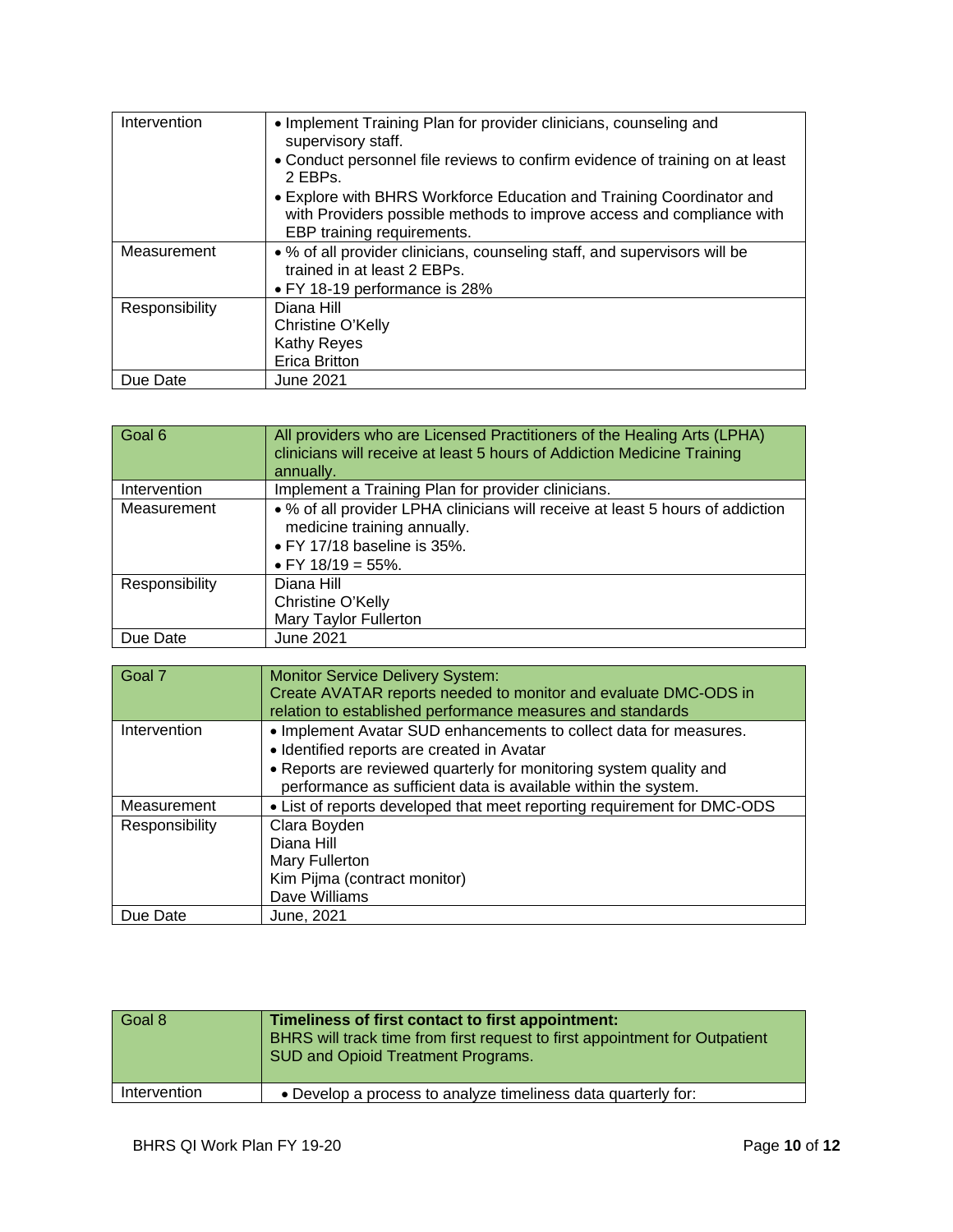|             | Outpatient SUD services (excluding Opioid Treatment Programs)<br>$\circ$<br><b>Opioid Treatment Programs</b><br>$\circ$                                                                                |
|-------------|--------------------------------------------------------------------------------------------------------------------------------------------------------------------------------------------------------|
|             | • Share data for BHRS programs and contractor agencies serving DMC-<br><b>ODS</b> clients                                                                                                              |
|             | . NRT providers will monitor and track timely access to services, from the<br>time of first request to the time of first appointment.                                                                  |
|             | • Report timeliness data annually with NACT Submission on April 1, 2021.                                                                                                                               |
| Measurement | % of client's receiving an Outpatient SUD Service within 10 days from<br>request to first appointment.                                                                                                 |
|             | % of clients admitted to treatment within 24 hours of making a request<br>٠<br>for Narcotic Replacement Therapy. (County Standard)                                                                     |
|             | % of clients starting an Opioid Treatment Programs within 3 days from<br>٠<br>request to first appointment. (State measure/reference only; data not<br>reported as County standard is more stringent). |
|             | <b>Chad Kempel</b>                                                                                                                                                                                     |
|             | Diana Hill                                                                                                                                                                                             |
|             | Mary Taylor Fullerton<br>Matt Boyle                                                                                                                                                                    |
|             | Diana Campos Gomez                                                                                                                                                                                     |
| Due Date    | June 2021                                                                                                                                                                                              |

| Goal 9         | BHRS will track time from first request to first appointment for Outpatient<br><b>SUD and Opioid Treatment Programs.</b>                                                                                                                                                                                                                                                          |
|----------------|-----------------------------------------------------------------------------------------------------------------------------------------------------------------------------------------------------------------------------------------------------------------------------------------------------------------------------------------------------------------------------------|
| Intervention   | • Develop a Process to capture and analyze timeliness data for:<br>Outpatient SUD services (excl. Opioid Treatment Programs)<br>$\circ$<br><b>Opioid Treatment Programs</b><br>$\Omega$<br>• Include data for BHRS programs and contractor agencies serving DMC-<br><b>ODS</b> clients<br>• Analyze and report timeliness data annually with NACT Submission on<br>April 1, 2020. |
| Measurement    | • % of client's receiving an Outpatient SUD Service within 10 days from<br>request to first appointment.<br>• % of clients starting an Opioid Treatment Programs within 3 days from<br>request to first appointment.                                                                                                                                                              |
| Responsibility | <b>Chad Kempel</b><br>Clara Boyden                                                                                                                                                                                                                                                                                                                                                |
| Due Date       | 06/30/2020                                                                                                                                                                                                                                                                                                                                                                        |

| Goal 10      | <b>Care Coordination:</b><br>Care will be coordinated with physical health and mental health service<br>providers.                                                                                                                                                   |
|--------------|----------------------------------------------------------------------------------------------------------------------------------------------------------------------------------------------------------------------------------------------------------------------|
| Intervention | Implementing contract standard for physical health and mental health<br>$\bullet$<br>care coordination of services at the provider level<br>Audit charts to monitor compliance with standard<br>$\bullet$<br>Develop system-wide coordination meeting with providers |